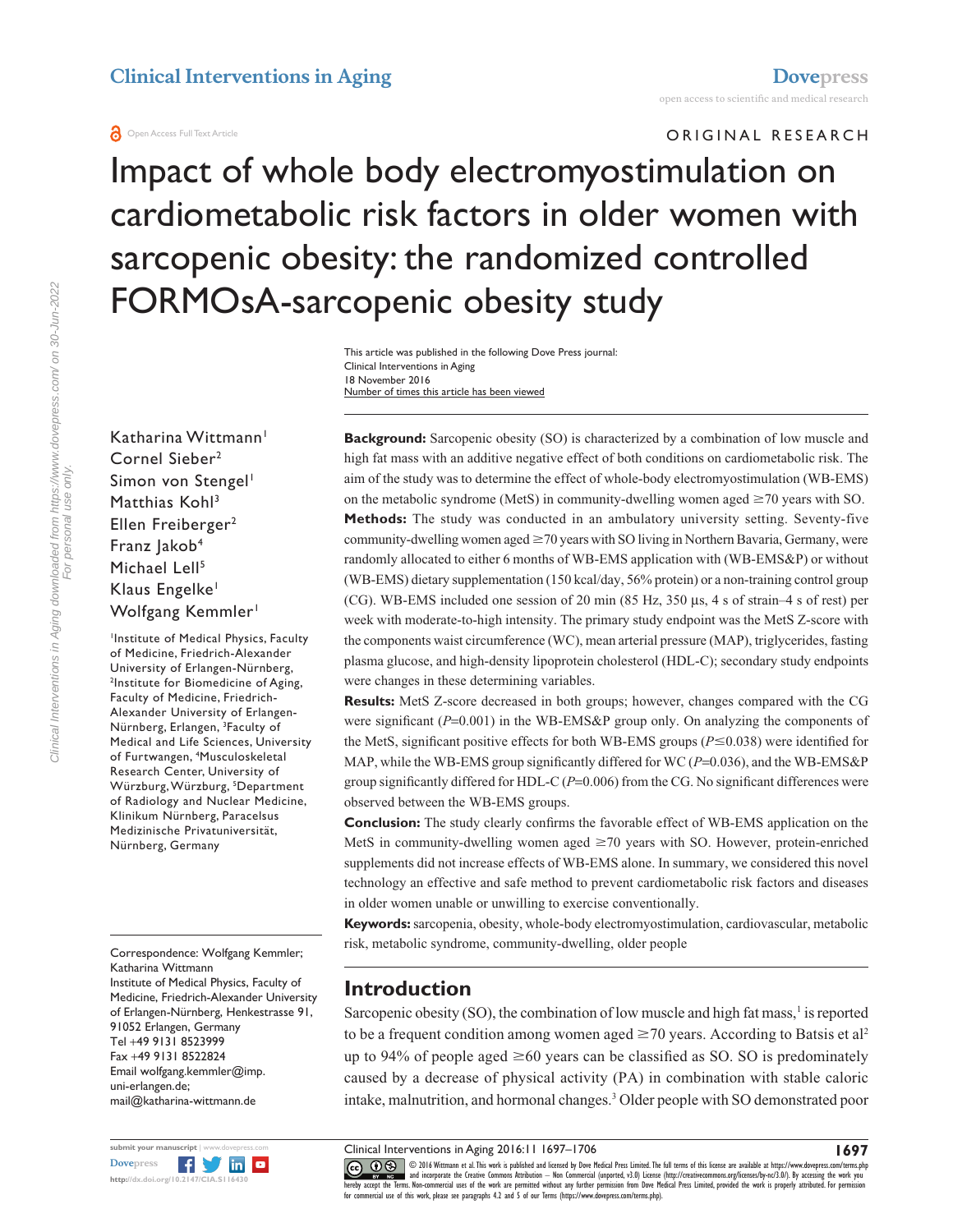health, reduced functional capacity, and quality of life right up to loss of independence and institutionalization.<sup>1</sup> Besides the problem of progressive loss of muscle mass, the adjuvant accumulation of (intra-) abdominal fat in summary induces a higher risk for cardiometabolic diseases.<sup>4-7</sup> Regular exercise favorably affected most risk factors and diseases in old age.<sup>8</sup> Resistance training may be an important factor not only to maintain muscle mass but also with respect to the prevention and therapy of metabolic risk factors and disorders.<sup>9</sup> However, the majority of older people unfortunately do not fulfill the recommended exercise doses for positive impact on muscle mass, obesity, or other issues of cardiometabolic risk factors.10 For people who are unable or unwilling to exercise with the necessary amount and effort, whole-body electromyostimulation (WB-EMS) may be an option. $11$ In fact, WB-EMS is time-efficient and less debilitating, thus producing higher acceptance among nonathletes.<sup>12</sup> Furthermore, WB-EMS has demonstrated positive effects on muscle and fat mass, and a gain of functional capacity in older sedentary people.13 However, even though there is some evidence that WB-EMS and WB-EMS-induced changes of body composition favorably decreased the metabolic syndrome (MetS) in older people,<sup>4,11</sup> no study clearly addresses this issue. We consider this issue to be important for this cohort because the prevalence of the MetS is: a) increased among the elderly<sup>14</sup> and b) subjects with SO are at a high risk for cardiometabolic diseases.15 Thus, the primary aim of this study was to determine the effect of WB-EMS on the MetS in women with SO. Additionally, we evaluate the effect of an adjuvant protein-rich diet in this cohort of older, inactive woman with low muscle and high fat mass.<sup>16</sup>

Our main hypothesis was that WB-EMS training significantly affected the MetS as defined by the National Cholesterol Education Program Adult Treatment Panel III (NCEP ATP III) criteria<sup>17</sup> in community-dwelling women with SO aged  $\geq$  70 years compared with a non-training, nonsupplemented control group (CG). As our secondary hypothesis, we expected that additional protein supplement significantly increases the effect of WB-EMS on the MetS compared with WB-EMS application without supplementation.

# **Methods**

## Trial design

The FORMOsA-Sarcopenic Obesity Study (SOS) was a unicenter, controlled, semi-blinded trial with a parallel group design and three study arms, balanced randomization and stratification for age. The study is part of the Sarcopenia and Osteoporosis (FORMOsA) project and was partially supported by the "Bavarian Research Foundation". The study was conducted between September 2013 and January 2016 by the Institutes of Medical Physics and Biomedicine of Aging, University of Erlangen-Nürnberg (FAU), Germany. The University of Erlangen-Nürnberg Ethics Committee (Ethikantrag 301\_13B) and the Federation Radiation Protection Agency (Bundesamt für Strahlenschutz, Z5-22462/2-2014-030) approved the study. After study start, no important changes in methods were made.

After detailed information, all study participants gave written informed consent. The FORMOsA-SOS trial was registered under [www.ClinicalTrials.gov](https://www.ClinicalTrials.gov) (NCT02356016). We strictly adhered to the CONSORT statement for the reporting of randomized controlled trials.

## **Participants**

Sample size calculation refers to another primary study endpoint not presented here: appendicular skeletal muscle mass (ASMM) as the variable fraction of the skeletal muscle index (SMI: ASMM/[body height];<sup>2</sup> measured in kg/m<sup>2</sup>). In order to detect a difference of 300 g (standard deviation [SD]: 375 g) in ASMM between the WB-EMS and control groups, 25 participants/group were necessary to generate 80% power and a two-sided significance level of 5%. The difference of 300 g is in agreement with recent results of a WB-EMS study in females aged  $\geq$ 70 years.<sup>12</sup>

## Recruitment

Overall, 7,900 randomly selected women, aged  $\geq$  70 years, living independently in the Erlangen-Nürnberg area were contacted by letter using citizen registration records provided by the municipality. This letter listed the key study eligibility criteria. Of the 1,401 women who replied, 1,325 were invited and further checked for eligibility based on the following inclusion criteria: a) sarcopenia (SMI  $\leq$  5.75 kg/m<sup>2</sup>)<sup>18</sup> and b) obesity ( $>35\%$  body fat).<sup>19</sup> Exclusion criteria were: a) use of medication (eg, glucocorticoids, statins, active vitamin-D metabolites, anabolic steroids, and selective estrogen receptor modulators), injuries or diseases (eg, Cushing syndrome, and other endocrine, neuronal, and metabolic myopathies) affecting muscle mass or preventing WB-EMS application (eg, TotalEndoProthesis; cardiac arrhythmia, renal insufficiency, cancer, and epilepsy); b) trained status (ie, exercising  $>60$  min/week); c)  $>4$  weeks of absence during the interventional period; and d) alcohol abuse (ie,  $>40$  g/d). Following our criteria, 101 community-dwelling women aged  $\geq$  70 years were eligible; 26 of the 101 eligible women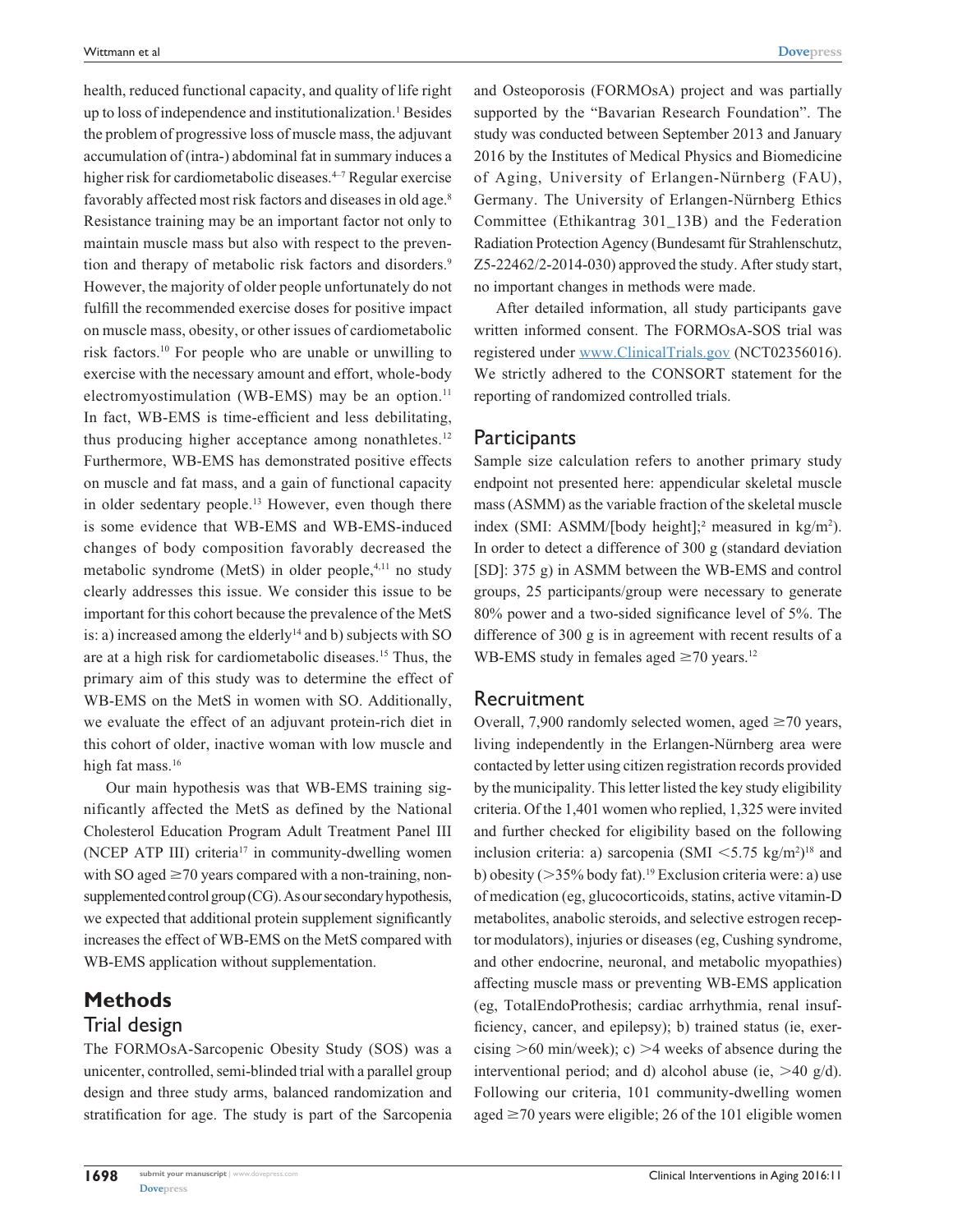declined to participate mainly due to the randomization process and the corresponding mandatory group allocation, but we nevertheless achieved our recruitment goal of 75 women (Figure 1). Recruitment and eligibility assessments were conducted between June and December 2014.

## Randomization procedures

Stratified for age (strata of 5 years), 75 participants were randomly assigned to three study arms: a) WB-EMS; b) WB-EMS and protein supplementation (WB-EMS&P); and c) non-training CG by a uniform allocation rate (1:1:1) (Figure 1). For allocation, lots were drawn by the participants. Each of the 75 lots were put in opaque plastic shells ("kinder egg," Ferrero, Italy) and drawn from a bowl so that participants and researchers never knew the allocation beforehand.

# Blinding

Research assistants/outcome assessors were blinded with respect to the status of the participants, ie, they were not informed or allowed to ask about participant status (WB-EMS, WB-EMS&P, or CG).

## Intervention

We set up three study groups. Two groups carried out 26 weeks of the WB-EMS protocol, while the non-training CG was requested to maintain their habitual life style. Our setting was an ambulatory university setting, so all WB-EMS participants exercised at the Institute of Medical Physics, which is centrally located and can be easily reached by public transport. All the sessions were supervised by certified trainers who also logged the participants' attendance.



**Figure 1** Participant flow through the different study phases.

**Abbreviations:** FU, follow-up; SMI, skeletal muscle index; WB-EMS, whole-body electromyostimulation; WB-EMS&P, whole-body electromyostimulation and protein supplementation.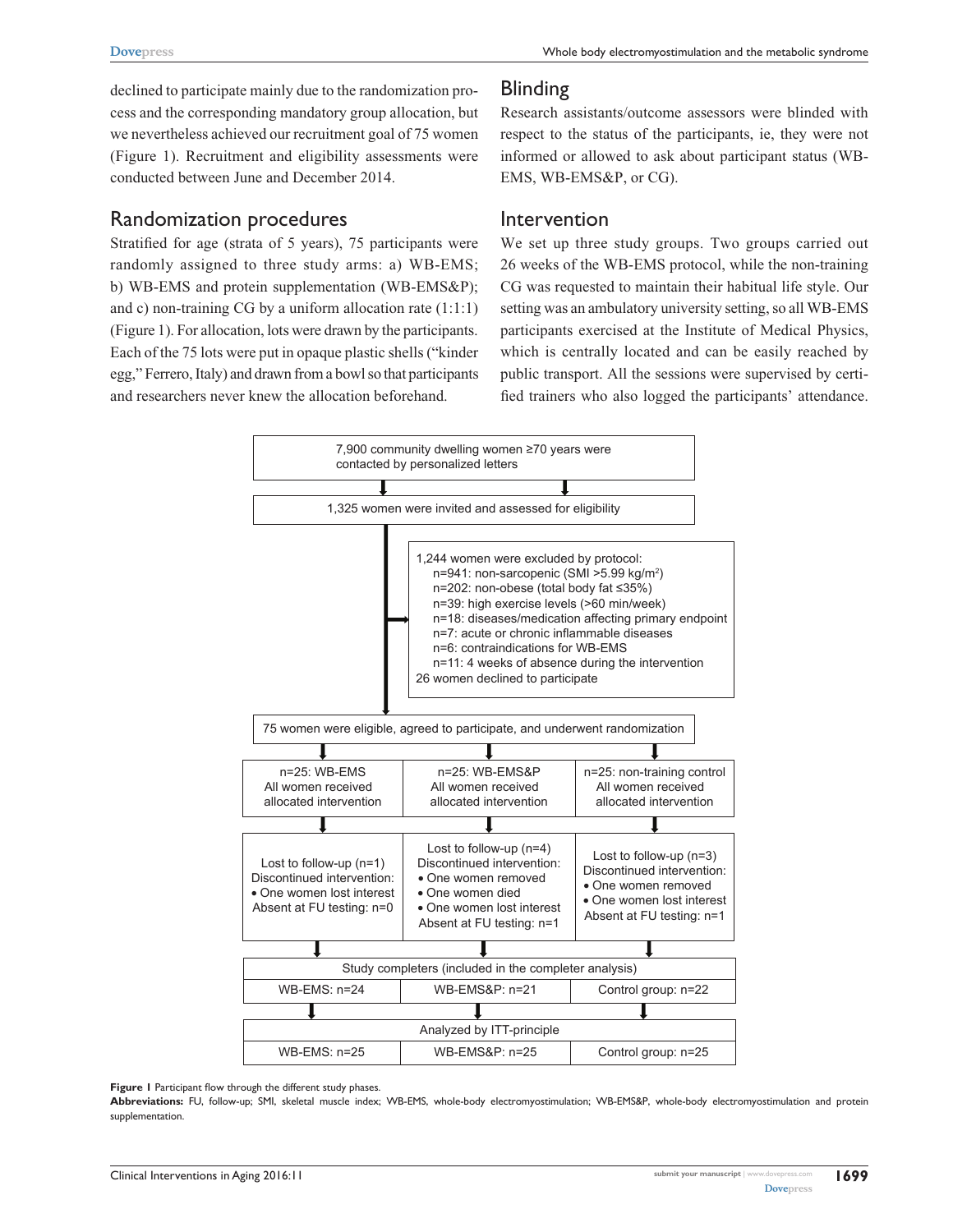The intervention was conducted between February and September 2015. Baseline characteristics of the three study groups are listed in Table 1.

### WB-EMS intervention

WB-EMS equipment (miha bodytec®, Gersthofen, Germany) enables the simultaneous activation of up to 14–18 regions or 8–12 muscle groups (both upper legs, both upper arms, bottom, abdomen, chest, lower back, upper back, latissimus dorsi, and four free options; up to 2.800 cm<sup>2</sup> stimulated area) with selectable intensity for each region. The latter includes the possibility to select and modify current intensity during the WB-EMS session per individual and body region. In the present study, up to four participants simultaneously performed a video-guided WB-EMS program in a dorsal sitting/lying position (Figure 2) with slight movements of the lower and upper limbs once a week. Bipolar electric current was applied at a frequency of 85 Hz and an impulse width of 350 µs intermittently with 4 s of EMS-simulation using a direct impulse boost and 4 s of rest. Starting with 11 min of WB-EMS application, the length of the session was progressively increased to 20 min after 8 weeks; this duration was maintained for the rest of the training period. Due to body regions and individual disparities in current sensitivity, we were unable to prescribe the exact intensity (in mA).

|  |  | Table I Baseline characteristics of the three study groups |  |  |  |  |
|--|--|------------------------------------------------------------|--|--|--|--|
|--|--|------------------------------------------------------------|--|--|--|--|

Thus, in order to generate a sufficient but tolerable intensity of the EMS application, participants were encouraged to exercise at a rate of perceived exertion (RPE) between 5 and 6 (ie, "hard" to "hard+") on the Borg 10-point Category Ratio Scale.20 In order to achieve this goal, the (current) intensity was individually adapted for each body region with the participants' agreement during the first session and after 6 and 12 weeks. The corresponding settings were saved for each muscle group/region in order to generate a fast, reliable, and valid setting in the subsequent sessions. From these initial settings, instructors slightly increased the (current) intensity every 3–5 min in close cooperation with the participants and thus maintained the prescribed RPE during the session.

#### Protein supplementation

The WB-EMS&P group was provided with nutritional supplement (FortiFit; Nutricia, Erlangen, Germany) with a high protein component. A standard portion of 40 g/day of the supplement represented a caloric value of 638 kJ and contained 56% (21 g) of whey protein with a high L-leucin component (2.8 g/portion), 10 g of carbohydrates (4.2 g sugar), 3 g of fat (including 0.8 g of saturated fatty acids), 1.3 g of fiber, and a mixture of vitamins and minerals. We aimed to generate a total daily protein intake of at least 1.2 g/kg body mass/day in each WB-EMS&P participant.

| Variable                                | WB-EMS, $MV \pm SD$ | WB-EMS&P, $MV \pm SD$ | Control, $MV \pm SD$ | P-value |
|-----------------------------------------|---------------------|-----------------------|----------------------|---------|
| Age (years)                             | $77.3 \pm 4.9$      | $76.4 \pm 2.9$        | 77.4±4.9             | 0.289   |
| Body mass index $(kg/m2)$               | $24.2 \pm 2.0$      | $24.1 \pm 1.8$        | $23.9 \pm 1.4$       | 0.847   |
| Fat free mass (kg)                      | 39.4±42.9           | 39.9±2.4              | $38.8 \pm 3.1$       | 0.523   |
| Years menopausal (years)                | 50.1 $\pm$ 5.8      | 49.9±6.0              | $49.7 \pm 5.9$       | 0.908   |
| Multi-morbid, na,b                      | 8                   | 22                    | 21                   | 0.319   |
| Hypertension, nb,c                      | 17                  | 9                     | 9                    | 0.777   |
| Hypercholesterolemia, nb,d,f            | 3                   | $\mathbf{H}$          | 3                    | 0.719   |
| Diabetes mellitus type II, n            | 4                   | 3                     | $\mathbf{2}$         | 0.220   |
| Physical activity (index) <sup>e</sup>  | $4.04 \pm 1.31$     | $3.92 \pm 1.26$       | $4.44 \pm 1.61$      | 0.393   |
| Regular exercise 30-50 years, %         | 8                   | 12                    | 12                   | 0.647   |
| LLFDI (index) <sup>b</sup>              | $1.91 \pm 0.64$     | $1.65 \pm 0.58$       | $1.74 \pm 0.78$      | 0.370   |
| Fear of falling (index) <sup>8</sup>    | $1.28 \pm 0.27$     | $1.22 \pm 0.18$       | $1.21 \pm 0.34$      | 0.663   |
| Gait speed (m/s)                        | $1.14 \pm 0.14$     | $1.17 \pm 0.19$       | $1.23 \pm 0.23$      | 0.280   |
| Hand grip strength (kg)                 | $18.8 \pm 3.8$      | $20.9 \pm 2.9$        | $19.4 \pm 4.2$       | 0.112   |
| Energy intake (MJ/day) <sup>h</sup>     | 7.11±0.89           | $7.32 \pm 0.69$       | $6.97 \pm 0.95$      | 0.388   |
| Protein (g/day) <sup>h</sup>            | 72.4±18.6           | 70.6±17.3             | $72.7 \pm 18.1$      | 0.919   |
| Fat $(g/day)^h$                         | 65.9 $\pm$ 11.4     | $68.6 \pm 10.3$       | $61.7 \pm 7.9$       | 0.082   |
| Carbohydrates (g/day) <sup>h</sup>      | 179.4±33.5          | $175.9 \pm 37.4$      | $172.2 \pm 28.3$     | 0.768   |
| Dietary vitamin D (IU/day) <sup>h</sup> | 200±195             | 222±176               | $148 \pm 109$        | 0.335   |

<code>Notes:</code> "Two and more diseases using the disease cluster of Schäfer et al;<sup>24 b</sup>total cholesterol  $\geq$ 250 mg/dL; <sup>c</sup>as assessed by PA questionnaire<sup>43</sup> and interview. Index: Scale from l (very low) to 7 (very high); <sup>d</sup>≥2 sessions/week from 20–50 years; <sup>e</sup>Late Life Function and Disability Instrument scale, from 1 (no problems) – 4 (great problems);<sup>44 f</sup>systolic RR >140 or diastolic RR >90 mmHg; &Falls Efficacy Scale–International Version, scale from 1 (no concerns) – 4 (serious concerns);<sup>45 h</sup>based on a 3-day dietary analysis. **Abbreviations:** CG, control group; LLFDI, Late-Life Function and Disability Instrument; MJ, megajoule; PA, physical activity; WB-EMS, whole-body electromyostimulation; WB-EMS&P, whole-body electromyostimulation and protein supplementation; MV, mean value.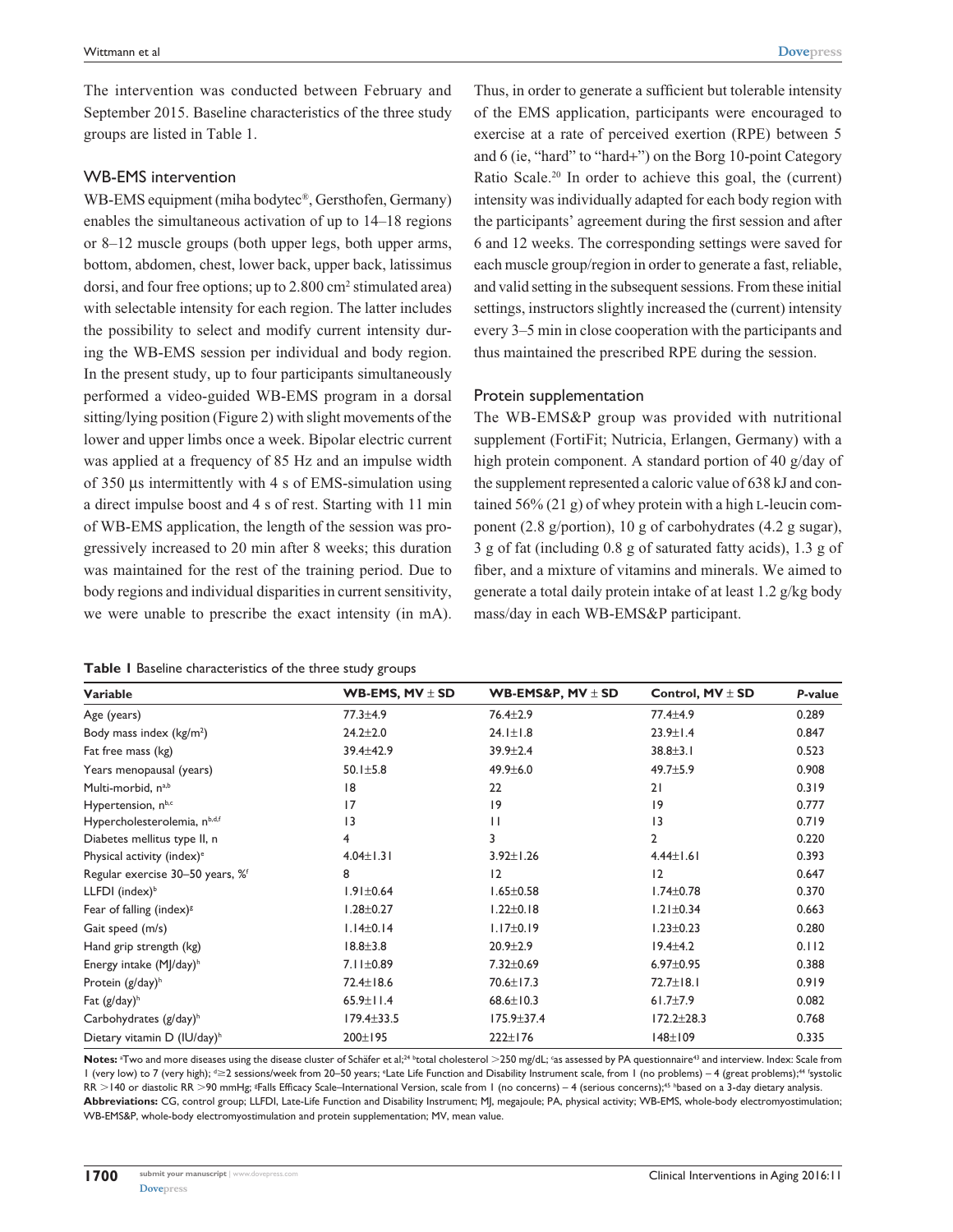

**Figure 2** WB-EMS application with slight movements in a supine sitting/lying position. **Abbreviation:** WB-EMS, whole-body electromyostimulation.

#### Nutritional counseling/vitamin D supplementation

Based on the baseline dietary records of the participant, a graduate nutritionist provided a 1-h group lecture and individual counseling for all participants of the WB-EMS&P group, with focus on the importance of protein intake. All participants were informed about the relevance of energy balance. Furthermore, all the women were provided with 800 IE/day of vitamin D (cholecalciferol). Compliance with the vitamin D and dietary supplements prescription was monitored by monthly phone calls.

# **Outcomes**

#### Primary outcome parameter

• Change of the MetS Z-score conformable to the NCEP ATP III criteria of the MetS<sup>17</sup> from baseline to 26-week follow-up.

### Secondary outcome parameters

- **•** Changes in variables determining the MetS from baseline to 26-week follow-up:
	- Waist circumference (WC)
	- Mean arterial pressure (MAP)
	- Triglycerides (TGs)  $\circ$
	- Fasting plasma glucose (FPG)
	- High-density lipoprotein cholesterol (HDL-C).

## Assessments

Baseline and 6-month follow-up tests were consistently performed by the same research assistant at the same time of day  $(\pm 1 \text{ h})$ .

Body height and WC were determined using calibrated devices. Body mass and composition were determined via dual-energy X-ray absorptiometry (QDR 4500a; Hologic, Bedford, MA, USA).

The MetS, as defined in the NCEP ATP III criteria,<sup>17</sup> consists of five parameters: 1) increased WC ( $\geq 88$  cm in women;  $\geq 102$  cm in men); 2) increased blood pressure  $(\geq 130 \text{ mmHg}$  systolic or  $\geq 85 \text{ mmHg}$  diastolic); 3) increased TGs ( $\geq$ 150 mg/dL); 4) increased FPG ( $\geq$ 110 mg/dL); and 5) decreased HDL-C ( $\leq$ 50 mg/dL in women). For the present study, we used the MetS Z-score according to Johnson et al.<sup>21</sup> The Z-score was calculated in the following way:  $(50 HDL-C/SD-HDL-C)+(TTGs-150/SD-TGs)+(FPG 100$ ]/SD – FPG) + ([WC – 88]/SD – WC) + ([MAP – 100]/ SD – MAP). Negative Z-scores as well as negative Z-score changes can be considered as favorable.

After an overnight fast, blood was sampled in the morning in a sitting position from an antecubital vein. The serum samples were centrifuged at 3,000 RPM for 20 min and analyzed by the "Zentrallabor" of the Medical Department, University of Erlangen-Nürnberg. Glucose, HDL-C, and TGs (Olympus Diagnostica GmbH, Hamburg, Germany) were determined.

Blood pressure was determined in a lying position after 10 min of rest with an automatic oscillometric device (Bosco; Bosch, Jungingen, Germany). All measurements were taken in a non-fasting condition. Participants were asked to avoid relevant PA 12 h before the tests and to refrain from coffee or tea for at least 2 h prior to testing. MAP was derived from systolic and diastolic pressures, weighted 1/3 systolic and 2/3 diastolic.

Demographic parameters, pre-study PA and exercise levels, health risk factors, and quality of life parameters were sampled using the validated baseline questionnaires.<sup>22,23</sup> Follow-up questionnaires asked for changes in medication,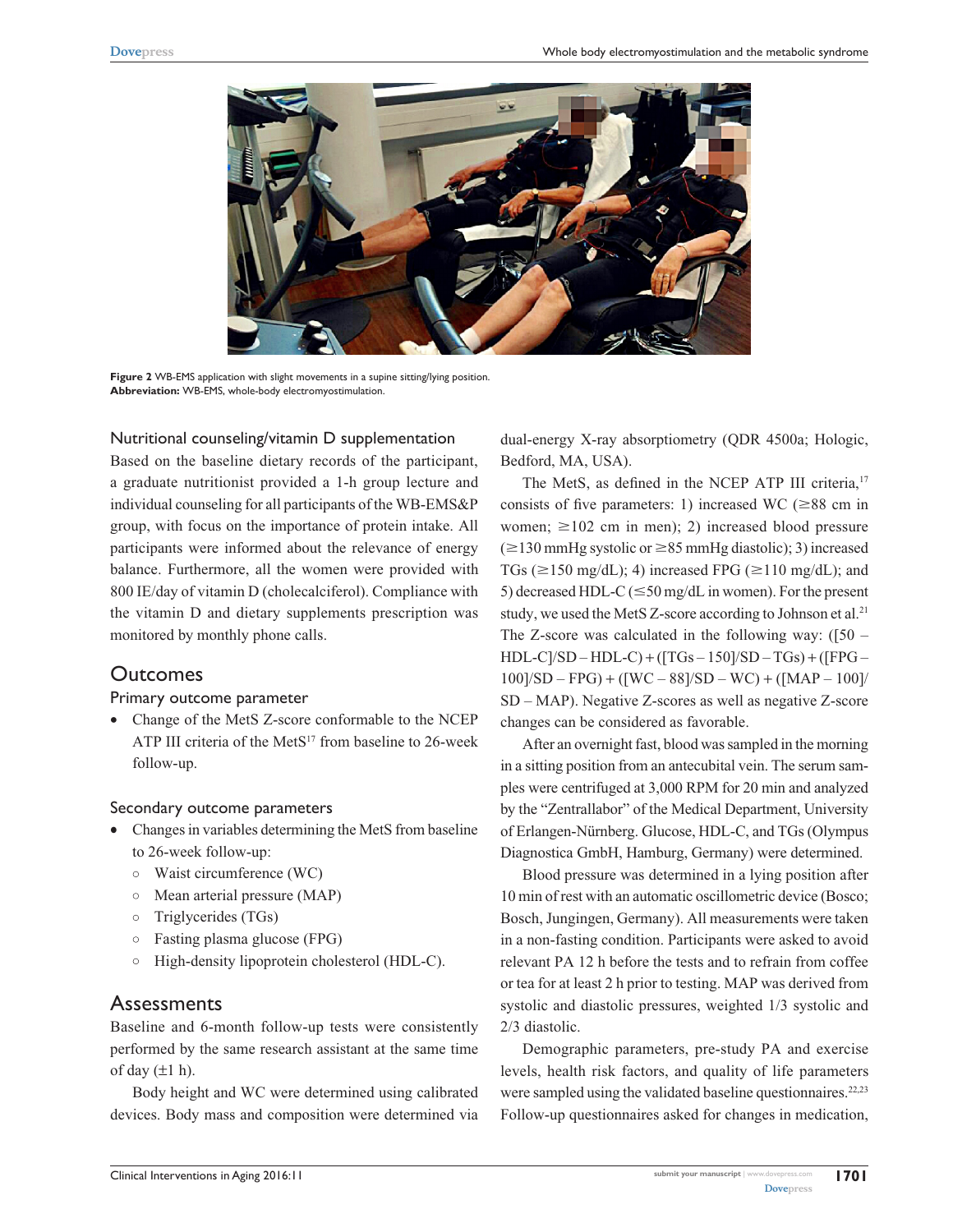diseases, lifestyle, PA, exercise, $24$  dietary pattern, and nutritional supplementation, ie, parameters that may affect the study endpoints. Before and after the intervention phase, all participants kept a 3-day dietary record (two weekdays and one weekend day).<sup>25</sup> From standard portions, all food items were converted to g/day and the foods were coded and analyzed for nutrient composition using the software EBI-Spro version 11 for Windows (Erhard, Willstätt, Germany) including the "Bundeslebensmittelschlüssel" version 3.01.

## Statistical procedures

The intention to treat analysis included all participants who were randomly assigned to the study groups. R statistics software (R Development Core Team, Vienna, Austria) was used in combination with multiple imputation by Amelia II.26 The full dataset was used for multiple imputations, with imputation being repeated 100 times. Amelia II confirmed that the multiple imputations worked well in all cases. Normal distribution of the primary and secondary outcomes presented in this contribution was statistically and graphically checked. Within-group changes were analyzed by dependent Student's *t*-tests. In order to determine differences between the groups, one-way analysis of variance was applied using the approach of Allison<sup>27</sup> to combine the results of the imputed datasets. In case of relevant differences, pairwise *t*-tests comparisons with pooled SD were conducted. In order to adjust for multiple testing *P*-values obtained in the pairwise comparisons, we used the method of Holm.<sup>28</sup> All tests were two-tailed, significance was accepted at  $P < 0.05$  or adjusted at  $< 0.05$ .

## **Results**

The percentage of patients lost to follow-up was 10% in the WB-EMS groups and 12% in the CG. Reasons for withdrawal are given in Figure 1. WB-EMS session attendance rate was high and did not significantly vary between the two groups (WB-EMS: 89%±6% vs WB-EMS&P: 88%±7%; *P*=0.453).

All participants of the WB-EMS&P group were fully compliant with the required dietary supplement intake, which was in accordance with our supplementation lists. Furthermore, all members said that they had taken the prescribed dose of 800 IE/day of vitamin D without interruption.

With respect to changes of parameters that may confound our results, we did not detect relevant variations within or between the groups. Lifestyle, PA, or exercise did not vary during the intervention period. Further, no participant reported worsening of diseases that may have confounded our primary results. However, four participants (WB-EMS: *n*=1; WB-WMS&P: *n*=2; CG: *n*=1) stated injuries that prevented WB-EMS and/or reduced habitual activity or exercise outside FORMOsA for longer than 2 weeks (with a maximum of 4 weeks).

Energy (-139±228 kcal, *P*=0.019) and protein intake  $(-0.07\pm0.21 \text{ g/kg/body mass/day}, P=0.173)$  changed in the WB-EMS group only. However, due to the dietary supplements, energy intake remained at pre-study level and each participant of the WB-EMS&P group obtained the prescribed protein intake of at least 1.20 g/kg body mass/day. Carbohydrates and fat intake remained stable in the WB-EMS and CG  $(P \ge 0.799)$  and slightly decreased in the WB-EMS&P group (carbohydrates: 5.3%, *P*=0.306; fat: 7.6%, *P*=0.154). Dietary vitamin D intake did not change relevantly in the study groups  $(\leq 3\%; P=0.821)$  during the interventional period.

Finally, none of the participants complained about serious side effects, but one test person lost interest and finally quit because of a feeling of discomfort during WB-EMS application.

At baseline, 30% (WB-EMS&P) to 35% (WB-EMS) of this cohort of community-dwelling women aged  $\geq 70$ years with SO suffered from MetS according to NCEP ATP-III. MetS Z-score significantly (*P*=0.001) improved in the WB-EMS&P group; however, the reduction among the WB-EMS group was less than expected and did not reach a statistically significant level (*P*=0.173) (Table 2). In parallel, only the WB-EMS&P (*P*=0.007) but not the WB-EMS group (*P*=0.105) differed significantly from the CG that was slightly worse ( $P=0.324$ ) (Table 2), so we deduce that WB-EMS training alone does not significantly improve the MetS (Z-score) in community-dwelling older woman, as we hypothesized. With respect to our secondary hypothesis, the difference between the two WB-EMS groups was not significant either  $(P=0.235)$ , thus we have to revise this hypothesis too.

**Table 2** Baseline values and changes of metabolic syndrome parameters in the three study groups

| Variable                   | WB-EMS, MV $(\pm$ SD) | WB-EMS&P, MV $(\pm$ SD) | CG, MV $(\pm$ SD)     | P-value |
|----------------------------|-----------------------|-------------------------|-----------------------|---------|
| Metabolic syndrome Z-score |                       |                         |                       |         |
| <b>Baseline</b>            | $-0.99$ ( $\pm$ 3.10) | $-0.59$ ( $\pm$ 3.19)   | $-0.96$ ( $\pm$ 2.52) | 0.871   |
| <b>Difference</b>          | $-0.36$ ( $\pm$ 1.30) | $-0.84$ ( $\pm$ 1.23)   | $0.26 \ (\pm 1.32)$   | 0.012   |

**Abbreviations:** CG, control group; SD, standard deviation; WB-EMS, whole-body electromyostimulation; WB-EMS&P, whole-body electromyostimulation and protein supplementation; MV, mean value.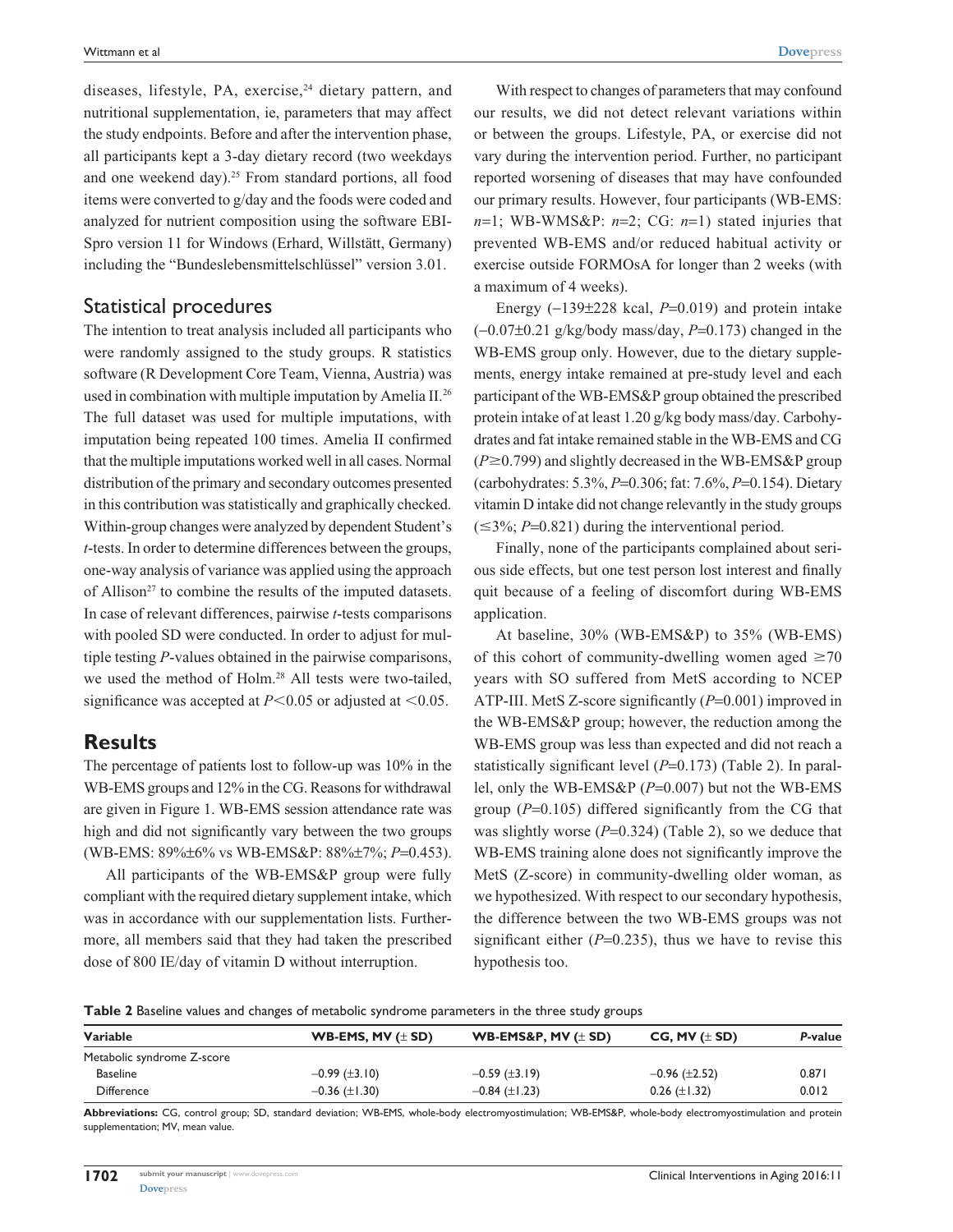| Variable                 | WB-EMS,                       | WB-EMS&P,        | CG.                           | P-value |  |
|--------------------------|-------------------------------|------------------|-------------------------------|---------|--|
|                          | $MV + SD$                     | $MY \pm SD$      | $\textsf{MV} \pm \textsf{SD}$ |         |  |
| Waist circumference (cm) |                               |                  |                               |         |  |
| <b>Baseline</b>          | $93.5 + 4.78$                 | $92.8 + 7.24$    | $91.4 \pm 6.41$               | 0.474   |  |
|                          | $Difference$ $-1.43\pm2.11$   | $-0.67 \pm 1.49$ | $-0.02 + 2.26$                | 0.066   |  |
|                          | Mean arterial pressure (mmHg) |                  |                               |         |  |
| <b>Baseline</b>          | $108.4 \pm 13.2$              | $109.9 \pm 11.9$ | $106.4 \pm 11.6$              | 0.922   |  |
| <b>Difference</b>        | $-8.78 \pm 10.95$             | $-9.94+9.83$     | $-2.23 + 9.46$                | 0.031   |  |
| HDL-C (mg/dL)            |                               |                  |                               |         |  |
| <b>Baseline</b>          | 73.7±11.5                     | $66.7 + 18.4$    | $69.5 \pm 15.9$               | 0.267   |  |
| <b>Difference</b>        | $-1.30 + 6.35$                | $1.76 + 7.15$    | $-4.58 + 6.58$                | 0.016   |  |
| Triglycerides (mg/dL)    |                               |                  |                               |         |  |
| <b>Baseline</b>          | $130.5 + 52.0$                | $110.6 + 44.5$   | $123.0 + 52.5$                | 0.403   |  |
| Difference               | $2.8 + 28.5$                  | $-2.6 + 36.0$    | $9.8 + 39.2$                  | 0.507   |  |
| Fasting glucose (mg/dL)  |                               |                  |                               |         |  |
| <b>Baseline</b>          | $95.9 + 16.7$                 | $99.1 \pm 19.0$  | $96.1 \pm 12.4$               | 0.922   |  |
| <b>Difference</b>        | $-3.0 \pm 10.3$               | $-0.8 + 11.2$    | $-3.6 + 7.9$                  | 0.640   |  |

**Table 3** Baseline values and changes of selected parameters constituting the metabolic syndrome Z-score according to the NCEP ATP III criteria<sup>17</sup>

**Abbreviations:** CG, control group; HDL-C, high-density lipoprotein cholesterol; NCEP ATP III, National Cholesterol Education Program Adult Treatment Panel III; SD, standard deviation; WB-EMS, whole-body electromyostimulation; WB-EMS&P, whole-body electromyostimulation and protein supplementation; MV, mean value.

Looking behind the constituting variables of the MetS Z-score we found significant differences. Baseline values, changes, and inter-group differences of selected parameters of the MetS Z-score are shown in Table 3. WC decreased in both WB-EMS groups (WB-EMS: -1.5%±2.3%, *P*=0.004; WB-EMS&P: 0.7%±1.6%, *P*=0.053) and was maintained in the CG (*P*=0.963). In parallel, MAP significantly decreased in both verum groups (WB-EMS: -8.1%±10.1% *P*=0.001 and WB-EMS&P:  $-9.0\% \pm 8.9\%$ ;  $P \le 0.001$ ) only. In the CG, HDL-C decreased significantly (6.6%±9.5%, *P*=0.007) with no significant changes in the WB-EMS  $(-1.8\% \pm 8.6\%$ , *P*=0.373) or WB-EMS&P group (2.6%±10.7%, *P*=0.141). Slightly negative (CG, *P*=0.290), no (WB-EMS), or slightly favorable changes ( $P=0.301$ ) were observed for TGs, while FPG non-significantly decreased  $(P>0.40)$  in all study groups. With respect to specific (pairwise) between-group differences, we did not determine significant results between the WB-EMS groups. In detail, both groups significantly differed from the CG for MAP ( $P \le 0.038$ ); furthermore, the WB-EMS groups significantly varied for WC ( $P=0.036$ ) and the WB-EMS&P group significantly differed for HDL-C (*P*=0.006) from the CG.

## **Discussion**

The present study clearly confirmed our hypothesis of a favorable effect of WB-EMS-application on the MetS in this cohort of community-dwelling women aged  $\geq 70$  years with SO, though the effect was significant in the WB-EMS group with additional protein supplementation only. Although the latter finding did not clearly confirm our secondary hypothesis, we assumed that protein supplementation may have an additive effect to resistance type exercise with respect to the MetS. However, based on the present literature, this estimation was vague, although the effect of resistance training, which may be the type of exercise most prone to WB-EMS, with or without additional protein supplementation on cardiometabolic risk was very rarely addressed.<sup>29-31</sup> After 12 weeks of resistance exercise with high volume and intensity, DeNysschen et al<sup>29</sup> did not report an effect of additional protein supplementation (either 26.6 g whey or 25.5 g soy protein/day compared with placebo) on (abdominal) body fat, serum lipids, and lipoproteins in their cohort of middle-aged hyperlipidemic, predominantly overweight men. Unfortunately, the sample size ( $n \le 10$ /subgroup) of this study may have been too low to generate adequate power to clearly address this issue. However, generating a more adequate statistical power, Kemmler et al<sup>30</sup> demonstrated that 16 weeks of high-intensity resistance exercise with or without additional proteins (total protein intake:  $\geq$ 1.5 g/kg body mass/day) did not result in significant group differences with respect to improvements of the MetS in a comparable male cohort. In parallel, after 6 months of a predominantly resistance-type protocol conducted with moderate volume and high intensity (80% of 1 repetition maximum), Weinheimer et al $31$  did not demonstrate a significant additional effect of whey protein (20, 40, or 60 g/day) on the MetS in middle-aged overweight to obese persons. However, the above-listed studies considerably vary from the sarcopenia status and the intervention of the older women of the present study; thus a direct comparison is difficult. Reducing the complexity of this issue, at least the positive effect of (whey) protein on cardiometabolic risk factors (ie, fat mass, hypertension, lipids and lipoproteins, and inflammatory markers) has been confirmed.<sup>32</sup>

Revisiting the primary hypothesis of the study, the fact that despite comparable high and significant effects on muscle mass in both WB-EMS groups, Kemmler et  $al<sup>33</sup>$  suggested that the mechanism of WB-EMS effects on cardiometabolic risk factors may not be necessarily muscle-induced. Indeed, the traditional belief of a generally beneficial effect of muscle tissue on cardiometabolic risk<sup>34</sup> is vague. Even for glucose tolerance or insulin sensitivity in overweight and obese persons, recent findings by Kuk et  $al<sup>35</sup>$  suggested that skeletal muscle mass per se is not associated with cardiometabolic parameters. Reductions of WC, which is considered a valid determinant of (intra-) abdominal fat, 36,37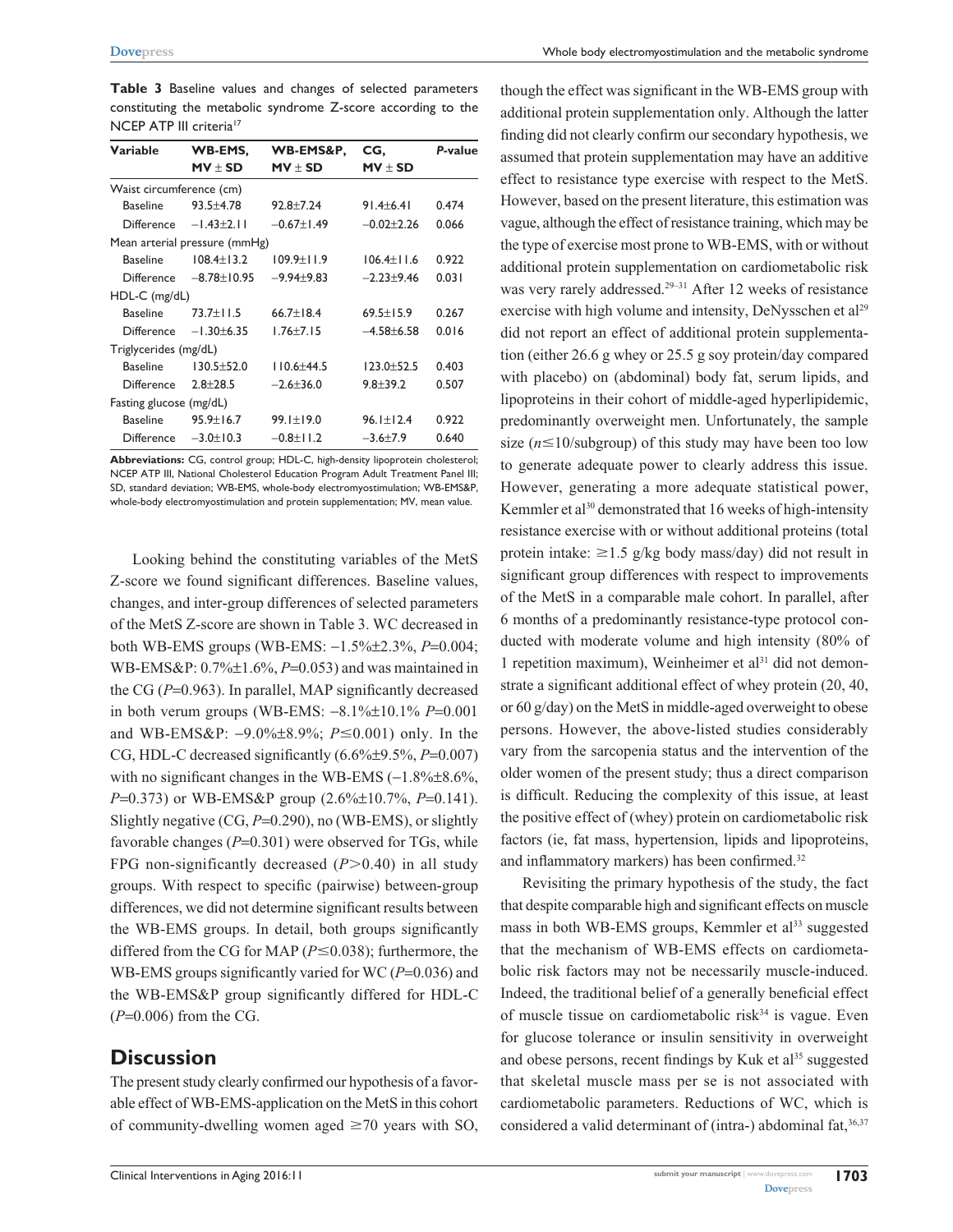a parameter closely related to MetS, 35,38,39 was also comparable between the WB-EMS groups, thus this parameter cannot be mentioned for the lack of significant effects of isolated WB-EMS on the MetS. In summary, we conclude that there is a minor additive effect of protein to resistance exercise that contributes to the results presented here.

Some limitations of the study have to be addressed to allow the reader to estimate the generalizability, applicability, and relevance of our results.

(a) The use of a MetS Z-score that summarizes the multiple aspects of the cardiometabolic risk may be irritating at first; however, creating a continuous score is much more sensitive to changes than to evaluate the prevalence of the MetS per se or the number of prevalent MetS risk factors.<sup>21</sup> A limitation of the MetS calculation is that all parameters were equally weighted, although some parameters might have a bigger impact on the development of cardiometabolic diseases than others. (b) One may argue that the statistical power of the study was too low to address the MetS, because our sample size calculation was based on the ASMM as the more critical endpoint with respect to an intervention that focuses on women with SO. However, a recent study addressed a high intensity training resistance training protocol, ie, an exercise method very close to a WB-EMS intervention,<sup>40</sup> indicating that the sample size calculated for ASMM (*n*=25 per group) was sufficient to address the MetS in parallel. However, we have to admit that the power to evaluate the presumably less prominent effect of additional (to WB-EMS) protein supplements on the MetS (and on ASMM) may have been indeed too low. We were aware of this problem; however, in stark contrast to the data reported by Batsis et al<sup>2</sup> and even when focussing on the  $SMI^{16}$  as the sole sarcopenia criteria (which may also be considered as a study limitation), the prevalence of sarcopenia in communitydwelling older women is rare, at least in Germany.<sup>41</sup> Also, bearing in mind the additional obesity criteria and the factor that this cohort is hard to convince to exercise frequently, we were finally contended to even generate the estimated sample size of 25 eligible women/group (out of *n*=1,325), necessary to address the effect of our primary hypothesis. In summary, we consider the additional protein issue more as an experimental hypothesis with a pilot study character. (c) With respect to the intervention, the WB-EMS application in a lying/sitting supine position 20 min once a week may have been too gentle, at least considering the unexpected high physical fitness level of the cohort (Table 1). In parallel, average protein intake at baseline was unexpectedly high in all groups (Table 1). Our protocol scheduled a daily protein

supplementation of  $>1.2–<1.4$  g/kg body mass/day for the WB-EMS&P group, which may be too close to the 1.0–1.1 g/ kg/day of the dietary protein intake of the non-supplemented groups (WB-EMS and CG) to generate a relevant effect.

## **Conclusion**

Although our result might not be generalizable across all cohorts with sarcopenia or SO, it indicates at least the general effectiveness, safety, attractiveness, and feasibility of WB-EMS. However, taking into account the lower strain threshold of institutionalized women, we speculatively expected higher effects compared with our multimorbid but unexpectedly fit community dwelling cohort. Addressing the relevance of WB-EMS in older people with unfavorable body composition and functional limitation, we conclude that multimodal exercise protocol with endurance, resistance, and coordination would be definitely superior to WB-EMS application. However, as a matter of fact, the majority of older people are either no more capable or/and unexperienced to participate in intense and time-consuming exercise protocols.42 Thus, the take home message of this article is that WB-EMS can be considered as an appropriate training option for people unable or unwilling to exercise conventionally.

## **Acknowledgments**

The authors would like to thank the "Bayerische Forschungsstiftung" (Munich, Germany) for supporting the FORMOsA project. They further acknowledge the support of miha-bodytec (Gersthofen, Germany), Nutricia (Erlangen, Germany), and physiomed (Leipersdorf, Germany).

The present work was performed in fulfillment of the requirements for obtaining the degree "Dr. med."

## **Disclosure**

The authors report no conflicts of interest in this work.

### **References**

- 1. Stenholm S, Harris TB, Rantanen T, Visser M, Kritchevsky SB, Ferrucci L. Sarcopenic obesity: definition, cause and consequences. *Curr Opin Clin Nutr Metab Care*. 2008;11(6):693–700.
- 2. Batsis JA, Barre LK, Mackenzie TA, Pratt SI, Lopez-Jimenez F, Bartels SJ. Variation in the prevalence of sarcopenia and sarcopenic obesity in older adults associated with different research definitions: dual-energy X-ray absorptiometry data from the national health and nutrition examination survey 1999–2004. *J Am Geriatr Soc*. 2013;61(6):974–980.
- 3. Dominguez LJ, Barbagallo M. The cardiometabolic syndrome and sarcopenic obesity in older persons. *J Cardiometab Syndr*. 2007;2(3): 183–189.
- 4. Kim SH, Chung JH, Song SW, Jung WS, Lee YA, Kim HN. Relationship between deep subcutaneous abdominal adipose tissue and metabolic syndrome: a case control study. *Diabetol Metab Syndr*. 2016; 8:10.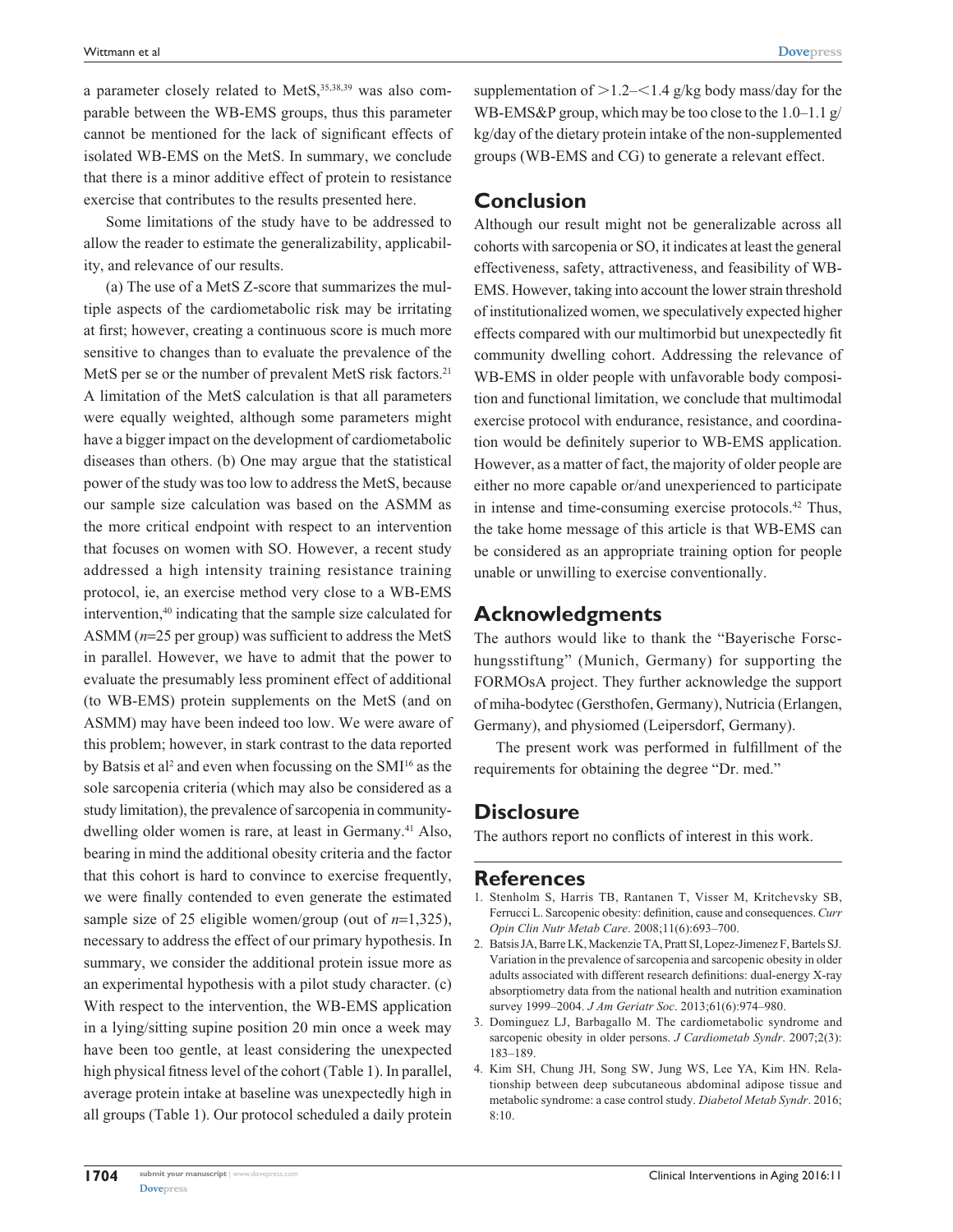- 5. Lee J, Hong YP, Shin HJ, Lee W. Associations of sarcopenia and sarcopenic obesity with metabolic syndrome considering both muscle mass and muscle strength. *J Prev Med Public Health*. 2016;49(1):35–44.
- 6. Klip A, Paquet MR. Glucose transport and glucose transporters in muscle and their metabolic regulation. *Diabetes Care*. 1990;13(3):228–243.
- 7. Reaven GM. Banting lecture 1988. Role of insulin resistance in human disease. *Diabetes*. 1988;37(12):1595–1607.
- 8. Cornelissen VA, Fagard RH, Coeckelberghs E, Vanhees L. Impact of resistance training on blood pressure and other cardiovascular risk factors: a meta-analysis of randomized, controlled trials. *Hypertension*. 2011;58(5):950–958.
- 9. Strasser B, Schobersberger W. Evidence for resistance training as a treatment therapy in obesity. *J Obes*. 2011;2011.pii:482564.
- 10. Chodzko-Zajko WJ, Proctor DN, Fiatarone Singh MA, et al. American College of Sports Medicine position stand. Exercise and physical activity for older adults. *Med Sci Sports Exerc*. 2009;41(7):1510–1530.
- 11. Kemmler W, Bebenek M, Engelke K, von Stengel S. Impact of wholebody electromyostimulation on body composition in elderly women at risk for sarcopenia: the Training and ElectroStimulation Trial (TEST-III). *Age (Dordr)*. 2014;36(1):395–406.
- 12. Kemmler W, von Stengel S. Whole-body electromyostimulation as a means to impact muscle mass and abdominal body fat in lean, sedentary, older female adults: subanalysis of the TEST-III trial. *Clin Interv Aging*. 2013;8:1353–1364.
- 13. Kemmler W, Schliffka R, Mayhew JL, von Stengel S. Effects of wholebody electromyostimulation on resting metabolic rate, body composition, and maximum strength in postmenopausal women: the training and electrostimulation trial. *J Strength Cond Res*. 2010;24(7):1880–1887.
- 14. De Luis DA, Lopez Mongil R, Gonzalez Sagrado M, Lopez Trigo JA, Mora PF, Castrodeza Sanz J; Group Novomet. Prevalence of metabolic syndrome with International Diabetes Federation Criteria and ATP III Program in patients 65 years of age or older. *J Nutr Health Aging*. 2010; 14(5):400–404.
- 15. Lu CW, Yang KC, Chang HH, Lee LT, Chen CY, Huang KC. Sarcopenic obesity is closely associated with metabolic syndrome. *Obes Res Clin Pract*. 2013;7(4):e301–e307.
- 16. Goisser S, Kemmler W, Porzel S, et al. Sarcopenic obesity and complex interventions with nutrition and exercise in community-dwelling older persons – a narrative review. *Clin Interv Aging*. 2015;10:1267–1282.
- 17. Executive summary of the third report of The National Cholesterol Education Program (NCEP) expert panel on detection, evaluation, and treatment of high blood cholesterol in adults (Adult Treatment Panel III). *JAMA*. 2001;285(19):2486–2497.
- 18. Janssen I, Baumgartner RN, Ross R, Rosenberg IH, Roubenoff R. Skeletal muscle cutpoints associated with elevated physical disability risk in older men and women. *Am J Epidemiol*. 2004;159(4):413–421.
- 19. Physical status: the use and interpretation of anthropometry. Report of a WHO expert committee. *World Health Organ Tech Rep Ser*. 1995;854: 1–452.
- 20. Borg E, Kaijser L. A comparison between three rating scales for perceived exertion and two different work tests. *Scand J Med Sci Sports*. 2006;16(1):57–69.
- 21. Johnson JL, Slentz CA, Houmard JA, et al. Exercise training amount and intensity effects on metabolic syndrome (from Studies of a Targeted Risk Reduction Intervention through Defined Exercise). *Am J Cardiol*. 2007;100(12):1759–1766.
- 22. Kemmler W, Riedel H. Körperliche Belastung und Osteoporose Einfluß einer 10monatigen Interventionsmaßnahme auf ossäre und extraossäre Risikofaktoren einer Osteoporose. *Dtsch Z Sportmed*. 1998;49(9): 270–277.
- 23. Fahrenberg J, Myrtek M, Wilk D, Kreutel K. [Multimodal assessment of life satisfaction: a study of patients with cardiovascular diseases]. *Psychother Psychosom Med Psychol*. 1986;36(11):347–354.
- 24. Kemmler W, Weineck J, Kalender WA, Engelke K. The effect of habitual physical activity, non-athletic exercise, muscle strength, and VO2max on bone mineral density is rather low in early postmenopausal osteopenic women. *J Musculoskelet Neuronal Interact*. 2004;4(3):325–334.
- 25. Volkert D, Kreuel K, Heseker H, Stehle P. Energy and nutrient intake of young-old, old-old and very-old elderly in Germany. *Eur J Clin Nutr*. 2004;58(8):1190–1200.
- 26. Honaker J, King G, Blackwell M. Amelia II: a program for missing data. *JSS*. 2011;45:1–47.
- 27. Alison P. *Missing Data*. Thousand Oaks, CA: Sage Publication; 2002.
- 28. Holm S. A simple sequentially rejective multiple test procedure. *Scand J Stat*. 1979;6:65–70.
- 29. Denysschen CA, Burton HW, Horvath PJ, Leddy JJ, Browne RW. Resistance training with soy vs whey protein supplements in hyperlipidemic males. *J Int Soc Sports Nutr*. 2009;6:8.
- 30. Kemmler W, Wittke A, Bebenek M, Frohlich M, von Stengel S. High intensity resistance training methods with and without protein supplementation to fight cardiometabolic risk in middle-aged males: a randomized controlled trial. *Biomed Res Int*. 2016;2016: 9705287.
- 31. Weinheimer EM, Conley TB, Kobza VM, et al. Whey protein supplementation does not affect exercise training-induced changes in body composition and indices of metabolic syndrome in middle-aged overweight and obese adults. *J Nutr*. 2012;142(8):1532–1539.
- 32. Pal S, Radavelli-Bagatini S. The effects of whey protein on cardiometabolic risk factors. *Obes Rev*. 2013;14(4):324–343.
- 33. Kemmler W, Teschler M, Weissenfels A, et al. Whole-body Electromyostimulation to fight sarcopenic obesity in community-dwelling older women at risk. Results of the randomized controlled FORMOsAsarcopenic obesity study. *Osteoporos Int*. 2016;27(10):3261–3270.
- 34. Bayol SA, Bruce CR, Wadley GD. Growing healthy muscles to optimise metabolic health into adult life. *J Dev Orig Health Dis*. 2014; 5(6):420–434.
- 35. Kuk JL, Kilpatrick K, Davidson LE, Hudson R, Ross R. Whole-body skeletal muscle mass is not related to glucose tolerance or insulin sensitivity in overweight and obese men and women. *Appl Physiol Nutr Metab*. 2008;33(4):769–774.
- 36. Kamel EG, McNeill G, Van Wijk MC. Usefulness of anthropometry and DXA in predicting intra-abdominal fat in obese men and women. *Obes Res*. 2000;8(1):36–42.
- 37. Despres JP, Prud'homme D, Pouliot MC, Tremblay A, Bouchard C. Estimation of deep abdominal adipose-tissue accumulation from simple anthropometric measurements in men. *Am J Clin Nutr*. 1991;54(3): 471–477.
- 38. Haffner SM. Abdominal adiposity and cardiometabolic risk: do we have all the answers? *Am J Med*. 2007;120(9 Suppl 1):S10–S16; discussion S16–S17.
- 39. Despres JP, Lemieux I. Abdominal obesity and metabolic syndrome. *Nature*. 2006;444(7121):881–887.
- 40. Kemmler W, Teschler M, Weißenfels A, et al. Effects of whole-body electromyostimulation versus high-intensity resistance exercise on body composition and strength: a randomized controlled study. *Evid Based Complement Alternat Med*. 2016;2016:9236809.
- 41. Kemmler W, von Stengel S, Engelke K, Sieber C, Freiberger E. Prevalence of sarcopenic obesity in Germany using established definitions: baseline data of the FORMOsA study. *Osteoporos Int*. 2016;27(1): 275–281.
- 42. Clark DO. Physical activity and its correlates among urban primary care patients aged 55 years or older. *J Gerontol B Psychol Sci Soc Sci*. 1999;54(1):S41–S48.
- 43. Schafer I, von Leitner EC, Schon G, et al. Multimorbidity patterns in the elderly: a new approach of disease clustering identifies complex interrelations between chronic conditions. *PLoS One*. 2010;5(12): e15941.
- 44. McAuley E, Konopack JF, Motl RW, Rosengren K, Morris KS. Measuring disability and function in older women: psychometric properties of the late-life function and disability instrument. *J Gerontol A Biol Sci Med Sci*. 2005;60(7):901–909.
- 45. Dias N, Kempen GI, Todd CJ, et al. [The German version of the Falls Efficacy Scale-International Version (FES-I)]. *Z Gerontol Geriatr*. 2006;39(4):297–300.